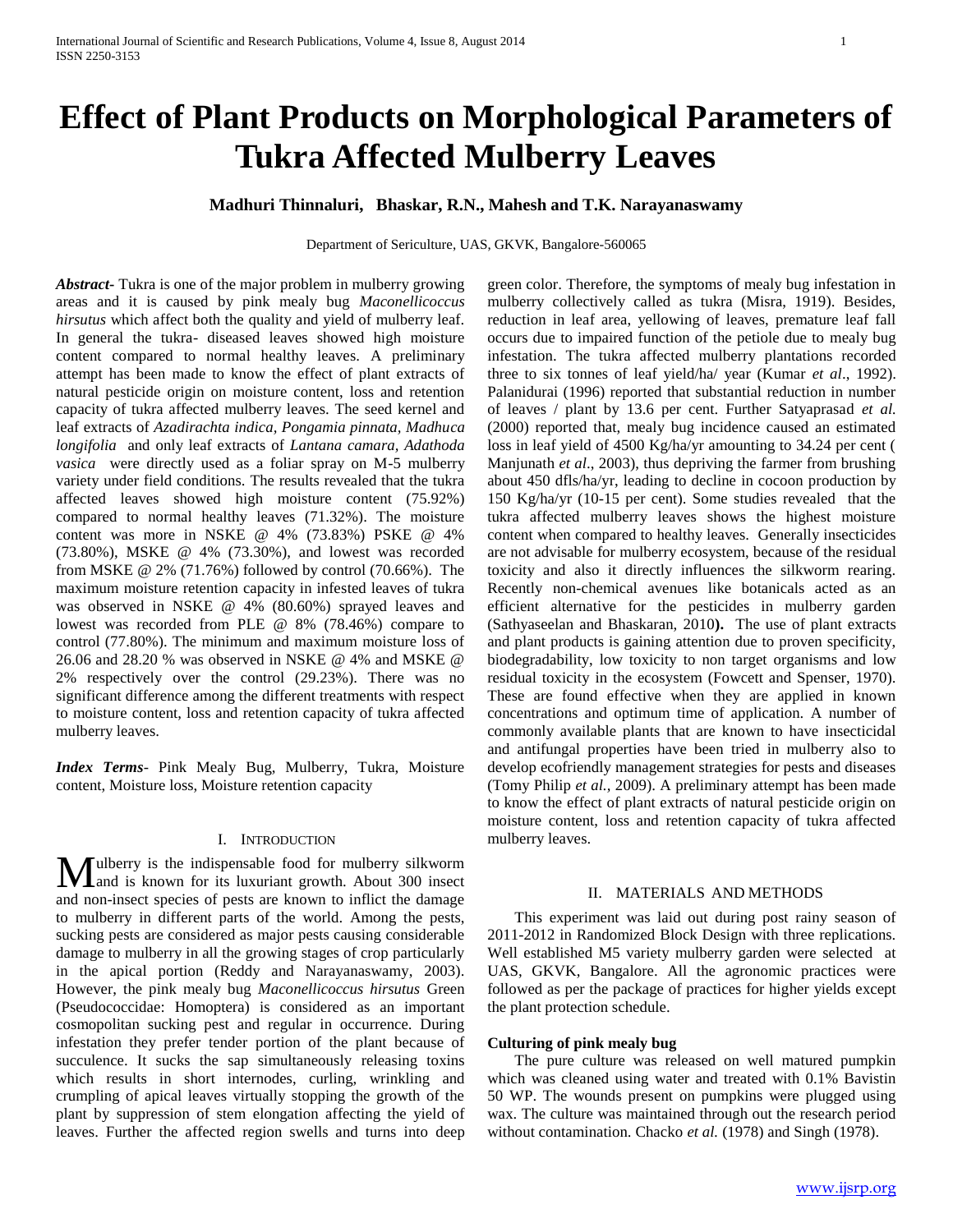Inoculation studies were carried out on unaffected plants by transferring 25 crawlers to the growing tips with an interval of 30 days. The symptom developed due to mealy bug was assessed by colonisation and infestation by the coccids after 15 days of



# **Preparation of plant extracts and spraying**

 Plant extract was prepared by homogenizing 10 g of plant material (leaf) in 100 ml of distilled water using pestle and mortar. The homogenate was filtered through three layered muslin cloth. The resulting clear solution is used as foliar spray (8% and 10 %) on  $M_5$  mulberry plants with an interval of 7 days. Further the seed kernel extracts @ 2 and 4% (4 g of seed kernel powder in 100 ml of distilled water) along with one per cent soap solution also sprayed on each plant. The leaf and seed kernel release in the infested (Sriharan *et al.,* 1979). Total of four sprays were given with an interval of 7 days.



extracts were sprayed (using hand sprayer) for 28 days on mulberry sapling as drenching spray of extracts both on ventral and dorsal surface of leaves. The control batch (sprayed with water) was also maintained within the net. All the mulberry plants were treated (5 ml) with botanical at a time. Care was taken to wash the hand sprayer with water thoroughly well before using another botanical to avoid contamination.

# **Table:1 Treatments Details**

| Tr. No                     | <b>Treatments</b>                                                                 |
|----------------------------|-----------------------------------------------------------------------------------|
| T1: NSKE @ 4%              | Neem (Azadirachta indica) seed kernel extract $@4\% + Soap$ powder $@1\%$         |
| T <sub>2</sub> : NSKE @ 2% | Neem (Azadirachta indica) seed kernel extract $@2\% + Soap$ powder $@1\%$         |
| T3: NLE @ 10%              | Neem (Azadirachta indica) leaf extract @ 10%                                      |
| T4: NLE @ 8%               | Neem (Azadirachta indica) leaf extract @8%                                        |
| T5: PSKE @ 4%              | Honge (Pongamia pinnata) seed kernel extract $@$ 4% + Soap powder $@1\%$          |
| T6: PSKE @ 2%              | Honge ( <i>Pongamia pinnata</i> ) seed kernel extract $@2\% + Soap$ powder $@1\%$ |
| T7: PLE @ 10%              | Honge (Pongamia pinnata) leaf extract @ 10%                                       |
| T8: PLE @ 8%               | Honge (Pongamia pinnata) leaf extract@ 8%                                         |
| T9: MSKE @ 4%              | Mahua (Madhuca longifolia) seed kernal extract $@4% + Soap$ powder $@1%$          |
| T10: MSKE @ 2%             | Mahua (Madhuca longifolia) seed kernal extract@2% + Soap powder @1%               |
| T11: MLE @ 10%             | Mahua (Madhuca longifolia) leaf extract @10%                                      |
| T12: MLE @ 8%              | Mahua (Madhuca longifolia) leaf extract@8%                                        |
| T13: LLE @ 10%             | Lantana (Lantana camara) leaf extract@ 10%                                        |
| T14: LLE @ 8%              | Lantana (Lantana camara) leaf extract @8%                                         |
| T15: ALE @ 10%             | Adusoge (Adathoda vasica) leaf extract @10%                                       |
| T <sub>16</sub> : ALE @ 8% | Adusoge (Adathoda vasica) leaf extract @ 8%                                       |
| T <sub>17</sub>            | Control                                                                           |

## **Observations:**

#### **Moisture content**

 Fresh, healthy and infested leaves (10 from each replication) before and after spray of plant extracts were collected and weighed immediately for fresh weight determination (mf) and

then the leaves were dried at  $80^{\circ}$ c in an oven until a constant dry weight was obtained. The moisture content (mc) was calculated using the formula (Turner, 1981).

Moisture content (%) =  $\frac{\text{Fresh wt.}}{\text{F} \cdot \text{F} \cdot \text{F} \cdot \text{F}}$ Fresh wt.  $\times$  100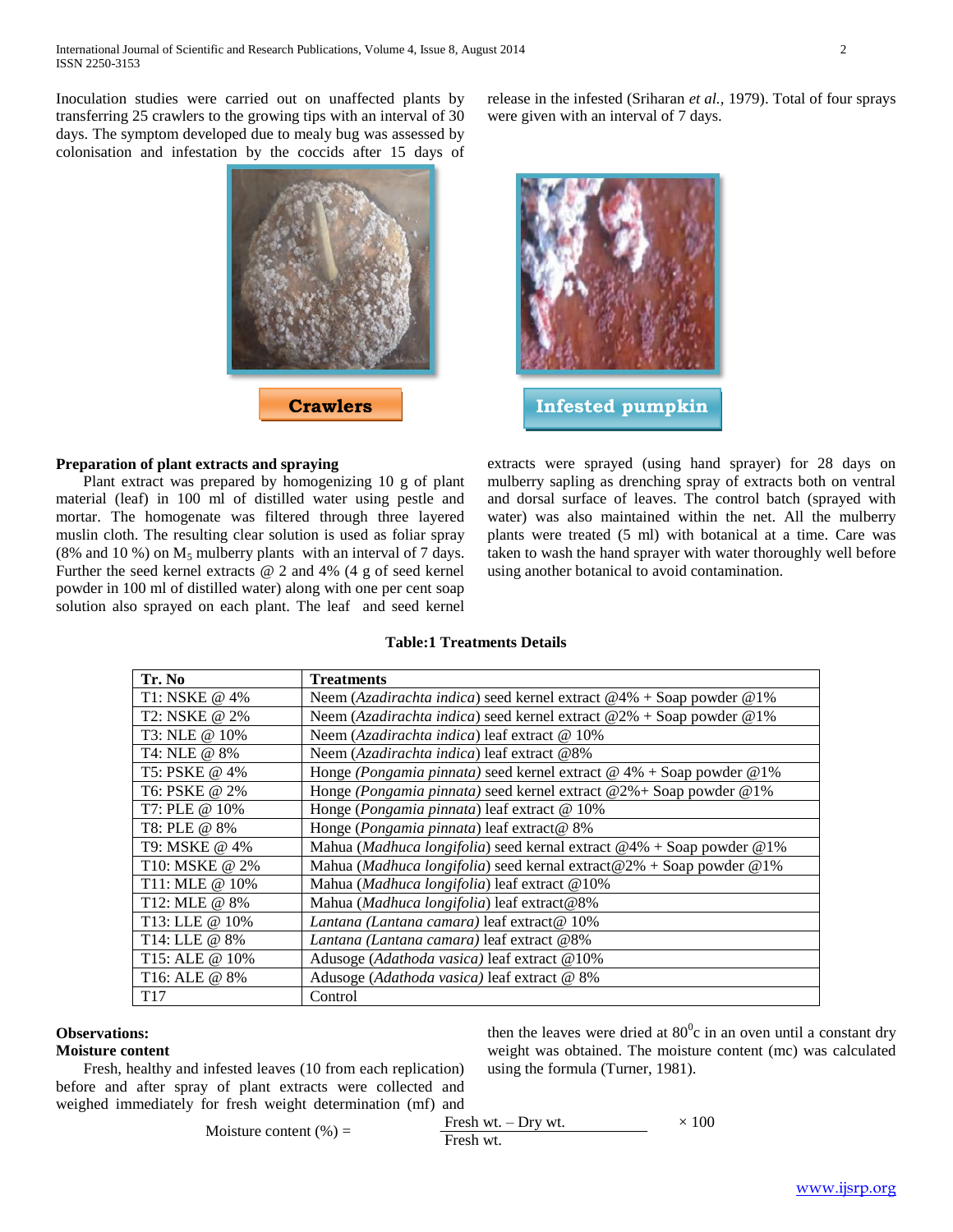#### **Moisture Loss**

Moisture loss  $(\%)$  = 100 - Moisture content **Moisture retention capacity**

 To determine moisture retention capacity, fresh leaves were weighed (WI) and incubated at  $27^{\circ}$ c  $\pm$  1<sup>o</sup>c with a relative humidity of 45-50% for 12 hours in a BOD incubator and

weighed. **Moisture Retention Capacity** (MRC)

MRC (%) =  $\frac{\text{Moisture content after 12 hr of incubation}}{\text{Mech of 12 hr of 12}}$ Moisture content  $\times$  100

## III. RESULTS AND DISCUSSION

 A small study was conducted on moisture content of tukra and healthy leaves of mulberry. The results revealed that the tukra affected leaves showed high moisture content (75.92%) compared to normal healthy leaves (71.32%). Further, an attempt were made to know the influence of botanicals on moisture content of tukra affected mulberry leaves.

## **Moisture content:**

 The moisture content was more in NSKE @ 4% (73.83%) PSKE @ 4% (73.80%), MSKE @ 4% (73.30%), and lowest was recorded from MSKE @ 2% (71.76%) followed by control (70.66%). The order of treatments which contain more moisture content was NSKE @ 4% > PSKE @ 4% > MSKE @ 4% > LLE @ 8% >PLE @ 8% > NLE @ 10% > NLE @ 8% > NSKE @ 2% > LLE @ 10% > PSKE @ 2% > PLE @ 10% > MLE @ 10%  $>$  ALE @ 10%  $>$  ALE @ 8%  $>$  MLE @ 8%  $>$  MSKE @ 2%  $>$ control. There was no significant difference among the different treatments with respect to moisture content of tukra affected mulberry leaves.

# **Moisture loss and moisture retention (%) in mulberry leaves**

 The morpho physiological parameters of mulberry leaves showed variation in the infested leaves of mealy bug *Maconellicoccus hirsutus* after different days of observations. The observation made on 7, 14, 21 and 28 days showed variation in the moisture loss as well as moisture retention capacity in the infested mulberry leaves. However on the 14 days of observation significantly more moisture loss (29.73 and 29.23%) was noticed in the leaves sprayed with MLE @ 8% the same observation noticed on  $21<sup>st</sup>$  day in PLE @ 10% sprayed leaves. The other seed kernel extracts *viz.,* NSKE @ 4% (26.97%), NSKE @ 2% (27.72%), PSKE @ 4% (26.56%), PSKE @ 2% (27.82%), MSKE @ 4% (27.51%) and MSKE @ 2% (28.96%) also registered significant difference the same trend seen even in 21<sup>st</sup> day of observation NSKE @ 4% (26.36%), NSKE @ 2% (27.38%), PSKE @ 4% (27.00%), PSKE @ 2% (27.90%), MSKE @ 4% (26.71%) and MSKE @ 2% (28.41%). The observations noticed on  $7<sup>th</sup>$  day and  $28<sup>th</sup>$  day did not yield any significant results but the same effect was noticed in moisture loss of mulberry leaves sprayed with seed kernel and leaf extracts.

weighed (WF) again. Further, leaves were dried in an oven and

# **Moisture retention (%)**

 The maximum moisture retention capacity in infested leaves of tukra was observed in NSKE @ 4% (80.60%) sprayed leaves and lowest was recorded from PLE @ 8% (78.46%) compare to control (77.80%). The order of treatments which contain more moisture retention capacity was NSKE @ 4% > NSKE @ 2% > NLE @ 10% > PSKE @ 2% > PSKE @ 4% > ALE @ 8% > ALE @ 10% > MSKE @ 4% > PLE @ 10% > MLE @ 8% > NLE @ 8% > MSKE @ 2% > LLE @ 8% > MLE @ 10% > LLE  $@ 10\% > PLE @ 8\% > control$ . There was no significant difference among the different treatments with respect to moisture retention capacity of tukra affected mulberry leaves.

 These results were agreement with Babu *et al*. (1994) showed that tukra affected leaves have more moisture content (73.50%) when compared to healthy leaves(68.90%) and stated that in general the tukra affected leaves showed high moisture content compared to normal healthy leaves. Further Shree *et al.* (1989) also reported that tukra affected leaves showed higher moisture content (74.50%) compared to healthy mulberry leaves (70.30%) in Kanva-2 mulberry variety. The same trend was also followed in Kajili variety where tukra affected has 38.00 per cent moisture content and 37.60 per cent was recorded from healthy leaves. However, the moisture content was almost identical in the Kajli variety whereas in Kanva-2 there was an increase in the tukra affected leaves compared to healthy ones.

 Bose *et al.* (1992) reported that the tukra affected mulberry leaves showed higher moisture content when compare to healthy. After conducting tests on six mulberry varieties *viz.,* Local (74.15 and 70.10%), K2 (73.40 and 72.14%), S30 (72.53 and 72.43%), S36 (73.92 and 72.28%), S41 (73.08 and 71.37%) and S54 (75.49 and 73.71 %). The similar observations were recorded on M5 mulberry variety in the present investigation. Babu *et al.* (1994) observed significant variation among biochemical constituents of both tukra diseased and healthy leaves. Significant variation in moisture content was found in tukra affected leaves of all test varieties *viz.,* M5 (60 %), I-Chinose (70 %), Gosoerami (75%), Kosen (55%), BC2-59 (68%), TR4 (69%) except S13 (68%).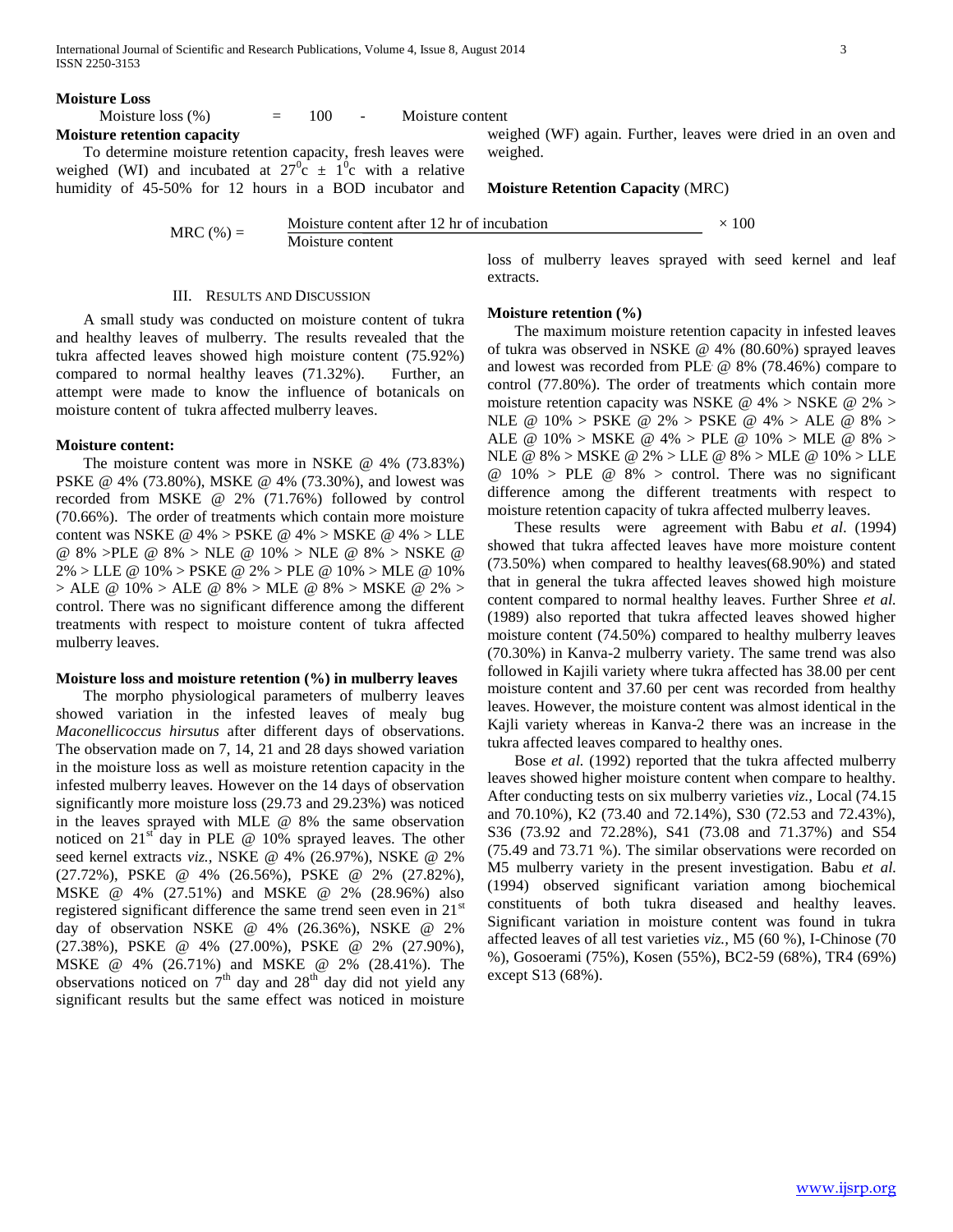| <b>Treatments</b> | Days After Spray (DAS) |               |               |               |
|-------------------|------------------------|---------------|---------------|---------------|
|                   | 7 DAS                  | <b>14 DAS</b> | <b>21 DAS</b> | <b>28 DAS</b> |
| NSKE @4%          | 72.86                  | 73.02         | 73.63         | 73.87         |
| <b>NSKE @2%</b>   | 72.33                  | 72.28         | 72.62         | 72.89         |
| NLE @10%          | 72.35                  | 72.98         | 72.54         | 73.15         |
| NLE @ 8%          | 72.52                  | 72.85         | 72.2          | 72.96         |
| <b>PSKE</b> @4%   | 72.04                  | 73.44         | 73.00         | 73.81         |
| <b>PSKE @2%</b>   | 70.81                  | 72.18         | 72.10         | 72.64         |
| PLE @ 10%         | 69.88                  | 71.08         | 70.77         | 72.63         |
| PLE @ 8%          | 71.26                  | 72.63         | 72.76         | 73.22         |
| MSKE @4%          | 70.83                  | 72.49         | 73.28         | 73.34         |
| MSKE @2%          | 70.14                  | 71.03         | 71.59         | 71.77         |
| MLE @ 10%         | 70.27                  | 71.27         | 71.22         | 72.36         |
| MLE @ 8%          | 70.16                  | 70.26         | 71.10         | 71.95         |
| LLE @ 10%         | 70.67                  | 70.82         | 70.99         | 72.71         |
| LLE @ 8%          | 72.20                  | 71.47         | 72.25         | 73.29         |
| ALE @ 10%         | 71.99                  | 71.76         | 71.92         | 72.40         |
| ALE @ 8%          | 69.96                  | 71.77         | 72.04         | 72.22         |
| Control           | 70.33                  | 70.51         | 70.86         | 70.69         |
| F-test            | $\ast$                 | $\ast$        | <b>NS</b>     | <b>NS</b>     |
| S.Em <sub>±</sub> | 0.52                   | 0.48          | 0.45          | 0.50          |
| $CD$ at 5%        | 1.51                   | 1.40          | ۰             |               |

**Table:2 Influence of plant extracts on moisture content (%) in mulberry leaves with mealy bug infestation**

\* Significant at 5%, NS- Non significant

# **Table:3 Influence of plant extracts on moisture loss (%) from mulberry leaves with mealy bug infestation**

| <b>Treatments</b> | Days After Spray (DAS) |               |               |               |
|-------------------|------------------------|---------------|---------------|---------------|
|                   | 7 DAS                  | <b>14 DAS</b> | <b>21 DAS</b> | <b>28 DAS</b> |
| <b>NSKE</b> @4%   | 27.14                  | 26.97         | 26.36         | 26.12         |
| <b>NSKE @2%</b>   | 27.67                  | 27.72         | 27.38         | 27.10         |
| <b>NLE @10%</b>   | 27.64                  | 27.02         | 27.46         | 26.85         |
| NLE @ 8%          | 27.48                  | 27.15         | 27.80         | 27.04         |
| <b>PSKE</b> @4%   | 27.95                  | 26.56         | 27.00         | 26.18         |
| <b>PSKE @2%</b>   | 29.19                  | 27.82         | 27.90         | 27.35         |
| PLE @ 10%         | 30.11                  | 28.92         | 29.23         | 27.37         |
| PLE @ 8%          | 28.73                  | 27.37         | 27.24         | 26.77         |
| MSKE@4%           | 29.16                  | 27.51         | 26.71         | 26.66         |
| MSKE @2%          | 29.86                  | 28.96         | 28.41         | 28.22         |
| MLE @ 10%         | 29.73                  | 28.73         | 28.77         | 27.64         |
| MLE @ 8%          | 29.83                  | 29.73         | 28.90         | 28.05         |
| LLE @ 10%         | 29.33                  | 29.17         | 29.01         | 27.29         |
| LLE @ 8%          | 27.79                  | 28.52         | 27.75         | 26.70         |
| ALE @ 10%         | 28.00                  | 28.23         | 28.08         | 27.59         |
| ALE @ 8%          | 30.03                  | 28.22         | 27.95         | 27.78         |
| Control           | 29.67                  | 29.49         | 29.13         | 29.30         |
| F-test            | <b>NS</b>              | $\ast$        | $*$           | <b>NS</b>     |
| S.Em <sub>±</sub> | 0.55                   | 0.49          | 0.45          | 0.50          |
| $CD$ at $5%$      |                        | 1.41          | 1.31          |               |

\* Significant at 5%, NS- Non significant

# **Table:4 Influence of plant extracts on moisture retention capacity (%) in mulberry leaves with mealy bug infestation**

| m<br>Treatments | DAS)<br>Days After Spray |                  |                  |               |
|-----------------|--------------------------|------------------|------------------|---------------|
|                 | DAS                      | <b>DAS</b><br>14 | <b>DAS</b><br>◢┸ | <b>28 DAS</b> |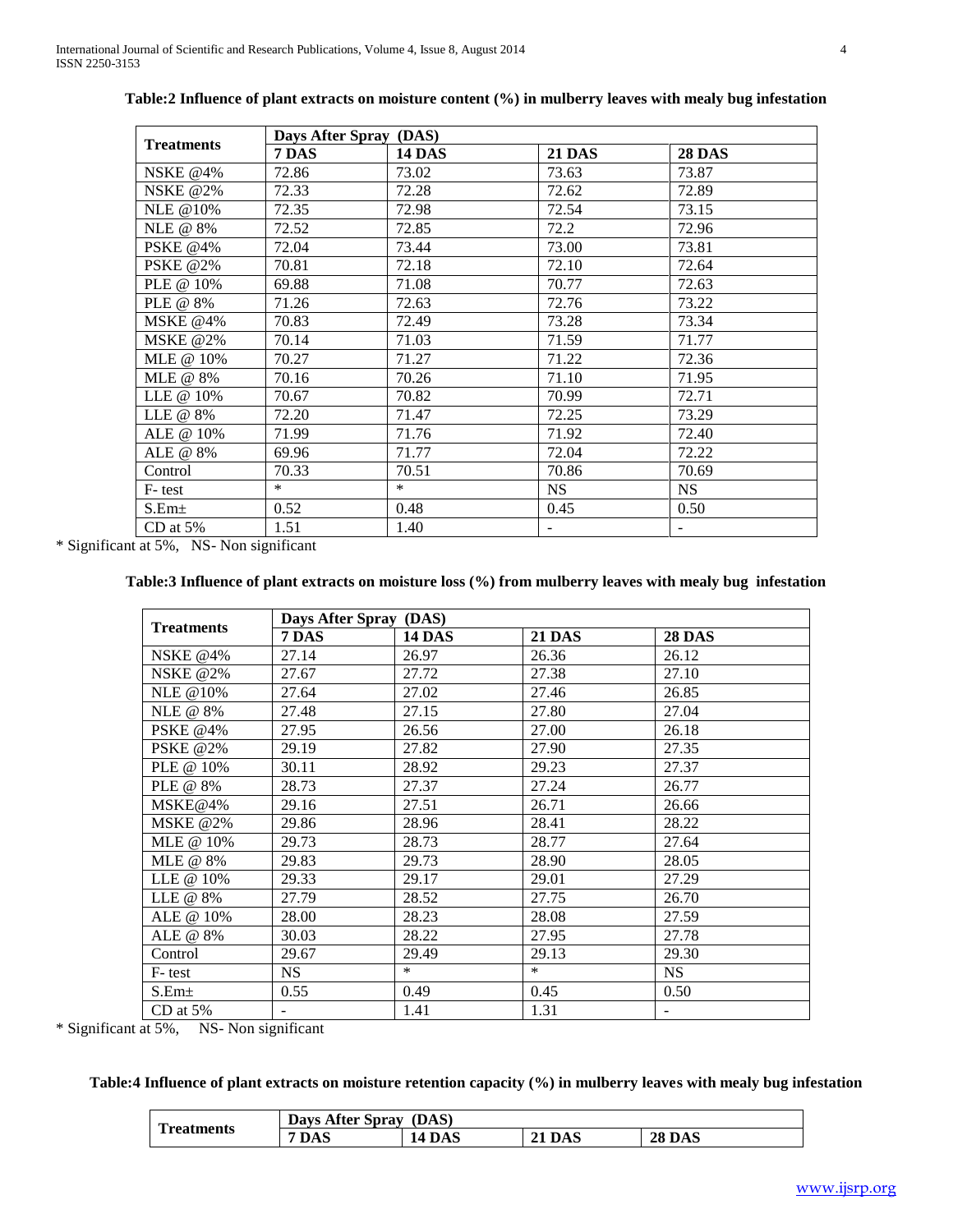| <b>NSKE @4%</b> | 79.28                    | 79.40     | 80.46     | 80.64     |
|-----------------|--------------------------|-----------|-----------|-----------|
| <b>NSKE @2%</b> | 79.12                    | 79.91     | 79.74     | 79.96     |
| NLE @10%        | 78.02                    | 78.69     | 79.32     | 79.66     |
| NLE @ 8%        | 77.25                    | 77.24     | 78.50     | 78.98     |
| <b>PSKE @4%</b> | 77.25                    | 77.37     | 78.54     | 79.44     |
| <b>PSKE @2%</b> | 77.94                    | 78.98     | 79.00     | 79.54     |
| PLE @ 10%       | 76.80                    | 77.13     | 78.66     | 79.14     |
| PLE @ 8%        | 77.26                    | 77.61     | 78.25     | 78.50     |
| MSKE@4%         | 78.62                    | 78.81     | 79.09     | 79.23     |
| <b>MSKE @2%</b> | 77.09                    | 78.01     | 78.72     | 78.95     |
| MLE @ 10%       | 77.15                    | 77.49     | 78.22     | 78.60     |
| MLE @ 8%        | 77.31                    | 78.35     | 78.20     | 79.16     |
| LLE @ 10%       | 77.26                    | 77.01     | 78.39     | 78.52     |
| LLE @ 8%        | 77.33                    | 77.11     | 78.86     | 78.86     |
| ALE @ 10%       | 78.58                    | 79.80     | 78.97     | 79.37     |
| ALE @ 8%        | 77.43                    | 77.93     | 78.78     | 79.42     |
| Control         | 77.17                    | 77.71     | 78.31     | 77.85     |
| F-test          | <b>NS</b>                | <b>NS</b> | <b>NS</b> | <b>NS</b> |
| $S.Em\pm$       | 0.68                     | 0.52      | 0.43      | 0.40      |
| CD at $5%$      | $\overline{\phantom{a}}$ |           |           | -         |

NS- Non significant

**Based on the study the reasons for increased moisture content in tukra affected mulberry leaves may be due to following reasons:**

- 1. The tender part of affected mulberry plant exhibit curling, wrinkling and crumpling of the leaves virtually stopping the growth of plant by the suppression of elongation of stem.
- 2. The growing region became thick and dark coloured due to the presence of abundant chloroplasts in the entire mesophyll of the tukra infested leaves imparted their characteristic dark green colour.
- 3. Due to curling, wrinkling and crumpling of affected leaves the area exposed to the sunlight was less when compared to the healthy leaves so there is a minimum water loss due to the transpiration. It is the one of the reason that moisture content is more in tukra affected leaves compare to healthy leaves.
- 4. A heavy, black, sooty mould may develop on infested leaves and stems as a result of which heavy honeydew secretions of the mealy bug**.** The sooty mould may cover the leaf surface which donot allow the transpiration and minimises the water loss.
- 5. In tukra affected leaves the mesophyll cells were compactly packed with very little intercellular spaces, which can hinder the normal photosynthetic function of the leaves so it permit little gas exchange when compare to healthy leaves where intercellular spaces in mesophyll, facilitate rapid gas exchange and not affect the normal photosynthetic activity.
- 6. The formation of abundant grandular and non grandular trichomes on the newly formed leaves of infected plants seemed to be a natural defense reaction of the plant which covers the entire leaf

surface and minimise the exposure to sunlight which leads to minimum water loss from tukra affected leaves. The trichome density is more in tukra infected leaves when compare to normal healthy leaves.

 The tukra affected mulberry leaves recorded high moisture content compared to healthy leaves. After botanical spray, the affected leaves did not show any alteration with respect to moisture content, moisture loss and moisture retention capacity in M5 mulberry leaves. There is no significant difference among the botanicals with respect to above morphological parameters in the affected mulberry leaves.

#### **REFERENCES**

- [1] BABU, R.S., DAVI DORCUS AND MUNISAMI VIVEKANADAN, 1994, Changes in morpho-physiology, water relations and nutrients in tukra diseased leaves of a few mulberry varieties.J. Seric.Sci. Japan, 63 :183-188.
- [2] BOSE, P.C., MAJUMDER, S.K. AND SENGUPTA, K., 1992, Effect of tukra disease on the nutritional composition of mulberry (Motus alba L. ). Sericologia, 32:311-316.
- [3] CHACKO, M.J., BHAT, P.K., ANANDA RAO, L.V., DEEPAK SINGH, M.B., RAMANARAYAN, E.P. AND SREEDHARAN, K., 1978, The use of the lady bird beetle, Cryptolaemus montrouzieri for the control of coffee mealy bugs. J. Coffee Res., 8: 14-19.
- [4] FOWCETT, C.H. AND SPENSER, D.M., 1970, Plant chemotherapy with natural products-A review. Phytopathol.,8: 403-418.
- [5] KUMAR, P., KISHORE, R., NOAMANI, M. K.R. AND SENGUPTA, K., 1992, Effect of feeding tukra affected mulberry leaves on silkworm rearing performance. Indian J. Seric., 31 (1): 27-29.
- [6] MANJUNATH, D., SATHYA PRASAD, K. AND SIDDE GOWDA, D. K., 2003, Ecological approaches for the management of mealy bug, M. hirsutus attacking mulberry. National Conference on Tropical Sericulture for Global Competitveness. Central Sericultural Research and Training Institute, Mysore, p 41.
- [7] MISRA, C.S., 1919, Tukra disease of mulberry. Proc. 3rd Ent. Mtg., Pusa, pp.610-618.
- [8] PALANIDURAI, S., 1996, Ecology and management of pink mealybug, Maconellicoccus hirsutus (Green) in mulberry. M.Sc.(Seri) Thesis, Tamil Nadu Agricultural University, Coimbatore, pp.74.